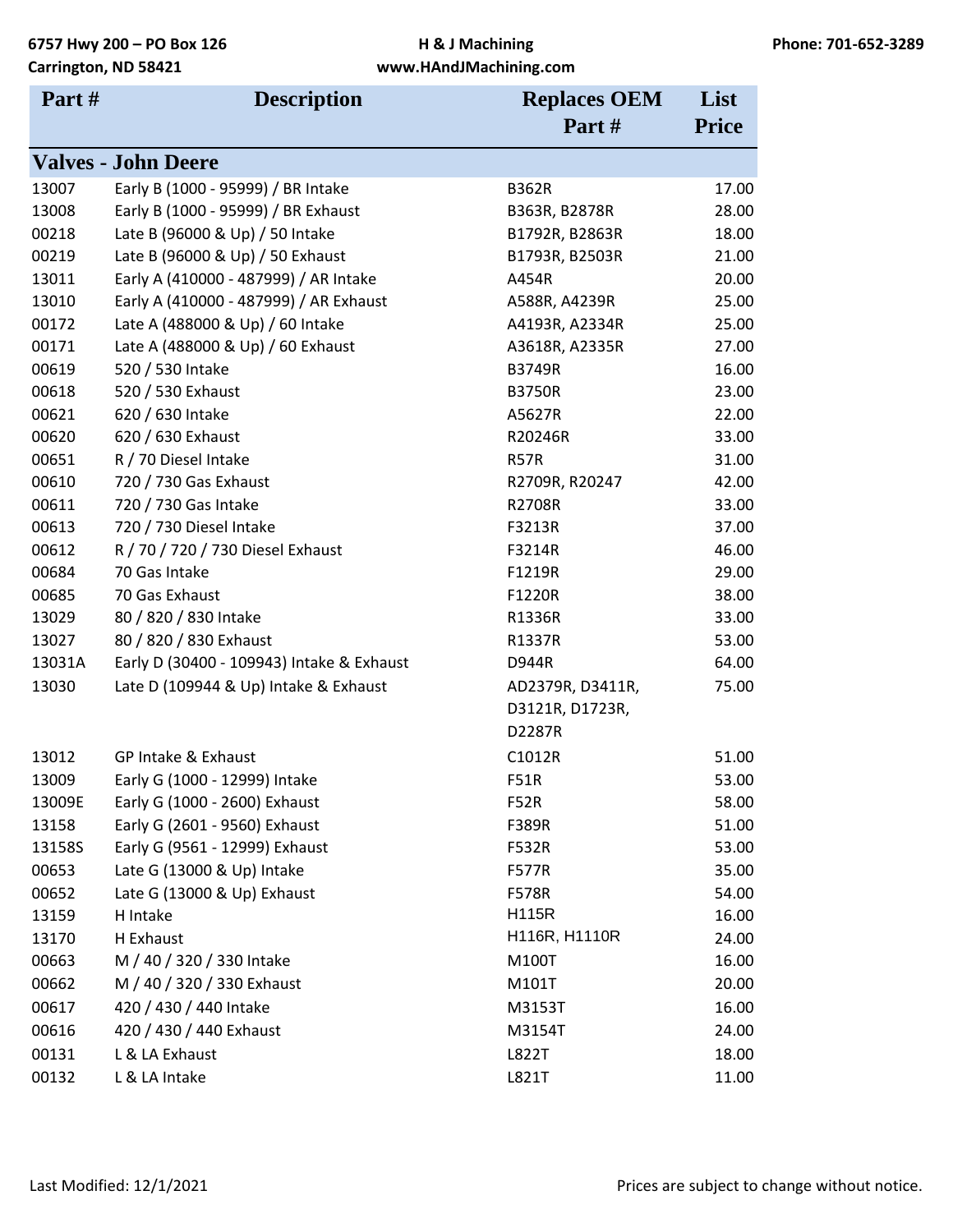| Part#                | <b>Description</b>                                                       | <b>Replaces OEM</b> | List         |
|----------------------|--------------------------------------------------------------------------|---------------------|--------------|
|                      |                                                                          | Part#               | <b>Price</b> |
|                      | <b>Valves - Rumely</b>                                                   |                     |              |
|                      | $12-20(K)$                                                               |                     | 74.00        |
|                      | 15-25 $(L)$                                                              |                     | 74.00        |
|                      | $20-30$ (W)                                                              |                     | 74.00        |
|                      | $16-30(H)$                                                               |                     | 74.00        |
|                      | $20-40$ (G)                                                              |                     | 96.00        |
| <b>Valves - Misc</b> |                                                                          |                     |              |
| SV29                 | L Case Intake                                                            | 01156 AB1           | 28.00        |
| 00107                | L Case Exhaust                                                           | 01157AB1            | 28.00        |
|                      | Set of L Case Valves (4 Intake & 4 Exhaust)                              |                     | 216.00       |
| 13186                | Hart Parr 18-36 Intake & Exhaust                                         | 9379                | 60.00        |
| 13189                | Hart Parr 12-24, 28-50 Intake & Exhaust                                  | 11772               | 35.00        |
| 00242                | W9 IHC Intake                                                            | 52824-D             | 18.00        |
| 13272                | Titan 10-20 Intake & Exhaust                                             |                     | 65.00        |
| 13187                | Valve Blank (3/8 Stem, 2-1/8 Head, 9-5/8 Length, .110                    |                     | 30.00        |
|                      | Margin, 45 Degrees)                                                      |                     |              |
| 13150                | Valve Blank (3/8 Stem, 2-1/2 Head, 9-5/8 Length, .150                    |                     | 43.00        |
|                      | Margin, 30 Degrees)                                                      |                     |              |
| 13245                | Valve Blank (3/8 Chrome Stem, 1.8 Stainless Head, 8-                     |                     | 30.00        |
|                      | 1/2 Length, 45 Degrees)                                                  |                     |              |
| 13339                | Valve Blank (5/16 Stem, 1-3/4 Head, 9 Length, 45 Degrees)                |                     | 21.00        |
| 13278                | Valve Blank (5/16 Stem, 2 Head, 8-1/2 Length, 45 Degrees)                |                     | 21.00        |
| 13328                | Valve Blank (11/32 Stem, 1-5/8 Head, 8-1/2 Length, 45 Degrees)           |                     | 20.00        |
| 13279                | Valve Blank (11/32 Stem, 2 Head, 8-1/2 Length, 45 Degrees)               |                     | 21.00        |
| 13242                | Valve Blank (3/8 Chrome Stem, 2 Head, 8-1/2 Length, 45 Degrees)          |                     | 26.00        |
| 13423                | Valve Blank (3/8 Chrome Stem, 2 Stainless Head, 9 Length, 45 Degrees)    |                     | 35.00        |
| 13236                | Valve Blank (3/8 Chrome Stem, 2-1/4 Head, 8-1/2 Length, 45 Degrees)      |                     | 28.00        |
| 13353                | Valve Blank (13/32 (.402) Stem, 2 Head, 10 Length, 45 Degrees)           |                     | 31.00        |
| 13228                | Valve Blank (7/16 Stem, 2 Head, 10 Length, 45 Degrees)                   |                     | 35.00        |
| 13227                | Valve Blank (7/16 Stem, 2-1/4 Diesel Intake Steel Head,                  |                     | 39.00        |
|                      | 10 Length, 45 Degrees)                                                   |                     |              |
| 13372                | Valve Blank (7/16 Stem, 2-1/4 Diesel Intake Steel Head,                  |                     | 40.00        |
|                      | 11 Length, 45 Degrees)                                                   |                     |              |
| 13167                | Valve Blank (7/16 Stem, 2-1/4 Stainless Head, 10-1/2 Length, 45 Degrees) |                     | 52.00        |
| 13281                | Valve Blank (7/16 Stem, 2-1/2 Head, 10 Length, 45 Degrees)               |                     | 44.00        |
| 13422                | Valve Blank (7/16 Stainless Stem, 2-1/2 Stainless Head,                  |                     | 53.00        |
|                      | 10 Length, 45 Degrees)                                                   |                     |              |
| 13166                | Valve Blank (7/16 Stem, 2-7/8 Head, 10-1/2 Length, 45 Degrees)           |                     | 53.00        |
| 13282                | Valve Blank (7/16 Stem, 3-1/8 Head, 10-1/2 Length, 45 Degrees)           |                     | 49.00        |
| 13352                | Valve Blank (29/64 (.451) Stem, 2-1/4 Head, 10 Length, 45 Degrees)       |                     | 39.00        |
| 13395                | Valve Blank (1/2 Stem, 2-1/4 Diesel Exhaust Steel                        |                     | 50.00        |
|                      | Head, 10-1/2 Length, 45 Degrees)                                         |                     |              |
| 13229                | Valve Blank (1/2 Stem, 2-1/2 Head, 10 Length, 45 Degrees)                |                     | 49.00        |
| 13090                | Valve Blank (1/2 Stem, 3 Head, 10-1/2 Length, .150 Margin, 30 Degrees)   |                     | 58.00        |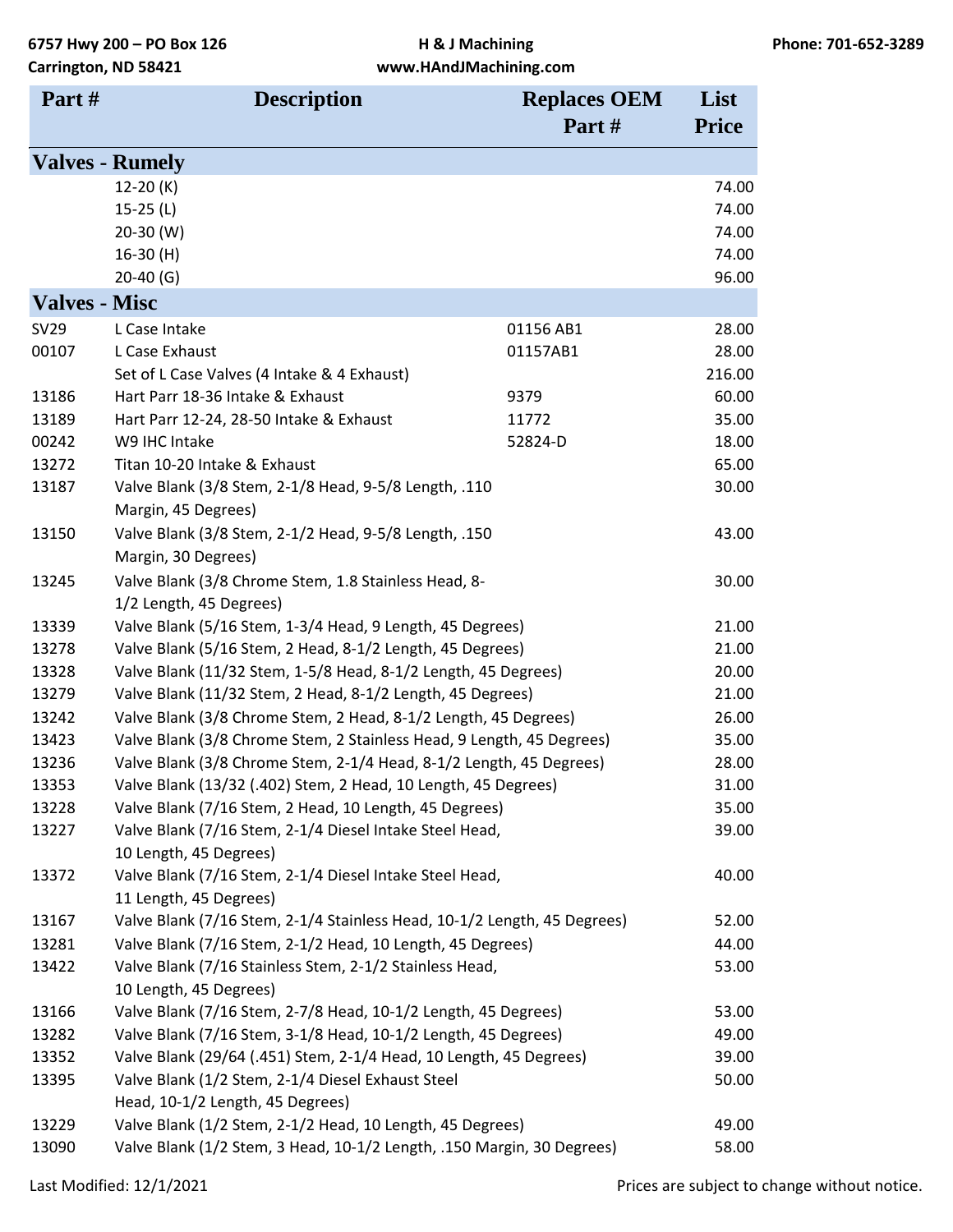| Part#            | <b>Description</b>                                                                         | <b>Replaces OEM</b><br>Part# | List<br><b>Price</b> |
|------------------|--------------------------------------------------------------------------------------------|------------------------------|----------------------|
| 13090A           | Valve Blank (1/2 Stem, 3 Head, 10-1/2 Length, .150 Margin, 45 Degrees)                     |                              | 49.00                |
| 13351            | Valve Blank (9/16 Stem, 3-1/8 Head, 14 Length, 45 Degrees)                                 |                              | 77.00                |
| 13297            | Valve Blank (5/8 Stem, 3-1/4 Head, 11 45 Degrees)                                          |                              | 74.00                |
| 13296            | Valve Blank (11/16 Stem, 3.5 Head, 11 Length, 45 Degrees)                                  |                              | 74.00                |
| 13346            | Valve Blank (3/4 Stem, 4 Head, 16-1/2 Length, 45 Degrees)                                  |                              | 88.00                |
| VB5              | Valve Blank (7/8 Stem, 3-3/4 Head, 11-1/2 Length, 30 Degrees)                              |                              | 33.00                |
| VB6              | Valve Blank (7/8 Stem, 4-7/16 Head, 11-1/2 Length, 30 Degrees)                             |                              | 39.00                |
|                  | <b>Valve Guides - John Deere</b>                                                           |                              |                      |
| VG1              | Early B (1000 - 95999) / BR                                                                | <b>B358R</b>                 | 11.00                |
| <b>VG11</b>      | Late B (96000 & Up) / 50                                                                   | <b>B1927R</b>                | 14.00                |
| VG <sub>2</sub>  | Early A (410000 - 487999) / AR                                                             | A35R                         | 17.00                |
| VG3              | 520/530                                                                                    | <b>B3757R</b>                | 11.00                |
| VG4              | 620 / 630                                                                                  | A5707R                       | 14.00                |
| VG5              | Late A (488000 & Up) / R / 60 / 70D / 720D / 730D / 80 A2467R<br>/820/830                  |                              | 14.00                |
| VG <sub>6</sub>  | Early D (30400 - 109943)                                                                   | 86R                          | 22.00                |
| VG7              | Late D (109944 & Up)                                                                       | D1719R                       | 16.00                |
| VG8              | GP                                                                                         | C <sub>246R</sub>            | 14.00                |
| VG9              | Early G (1000 - 12999)                                                                     | <b>F509R</b>                 | 20.00                |
| <b>VG10</b>      | Late G (13000 & Up)                                                                        | F727R                        | 16.00                |
| <b>VG27</b>      | G Pulling Tractor w 1/2 valve                                                              |                              | 16.00                |
| <b>VG12</b>      | M / 40 / 320 / 330                                                                         | M <sub>40</sub> T            | 14.00                |
| <b>VG13</b>      | 420 / 430 / 440                                                                            | M3036T                       | 14.00                |
| <b>VG14</b>      | н                                                                                          | <b>H589R</b>                 | 11.00                |
| <b>VG15</b>      | 70 Gas                                                                                     | F1222R                       | 16.00                |
| <b>VG22</b>      | Late A (488000 & Up) / R / 60 / 70G / 70D / 720D /<br>730D / 80 / 820 / 830 - w 7/16 valve |                              | 14.00                |
| <b>VG16</b>      | L/LA                                                                                       | L826T                        | 8.00                 |
| <b>VG18</b>      | 720 / 730 Gas                                                                              | F3169R                       | 14.00                |
|                  | <b>Valve Guides - Misc</b>                                                                 |                              |                      |
| 140-1363U L Case |                                                                                            | 4512A                        | 18.00                |
| <b>VG20</b>      | Hart Parr 18-36                                                                            | 9516                         | 21.00                |
| <b>VG21</b>      | Hart Parr 12-24, 28-50                                                                     | 11021                        | 21.00                |
| <b>VG23</b>      | 10-20 IHC Titan                                                                            |                              | 27.00                |
| VG25             | 16-30 Rumely                                                                               |                              | 88.00                |
| <b>VG26</b>      | 20-40 Rumely                                                                               |                              | 88.00                |
| VG31             | 60 / 65 Caterpillar                                                                        |                              | 22.00                |
| <b>VG32</b>      | 70 / 75 Caterpillar                                                                        |                              | 25.00                |
| <b>VG28</b>      | 2 Flange, 1/2 ID, 1.127 OD (head), 3.138 head length, 6.3 overall length                   |                              | 44.00                |
| <b>VG29</b>      | 2 Flange, 9/16 ID, 1.127 OD (head), 3.138 head length, 6.3 overall length                  |                              | 44.00                |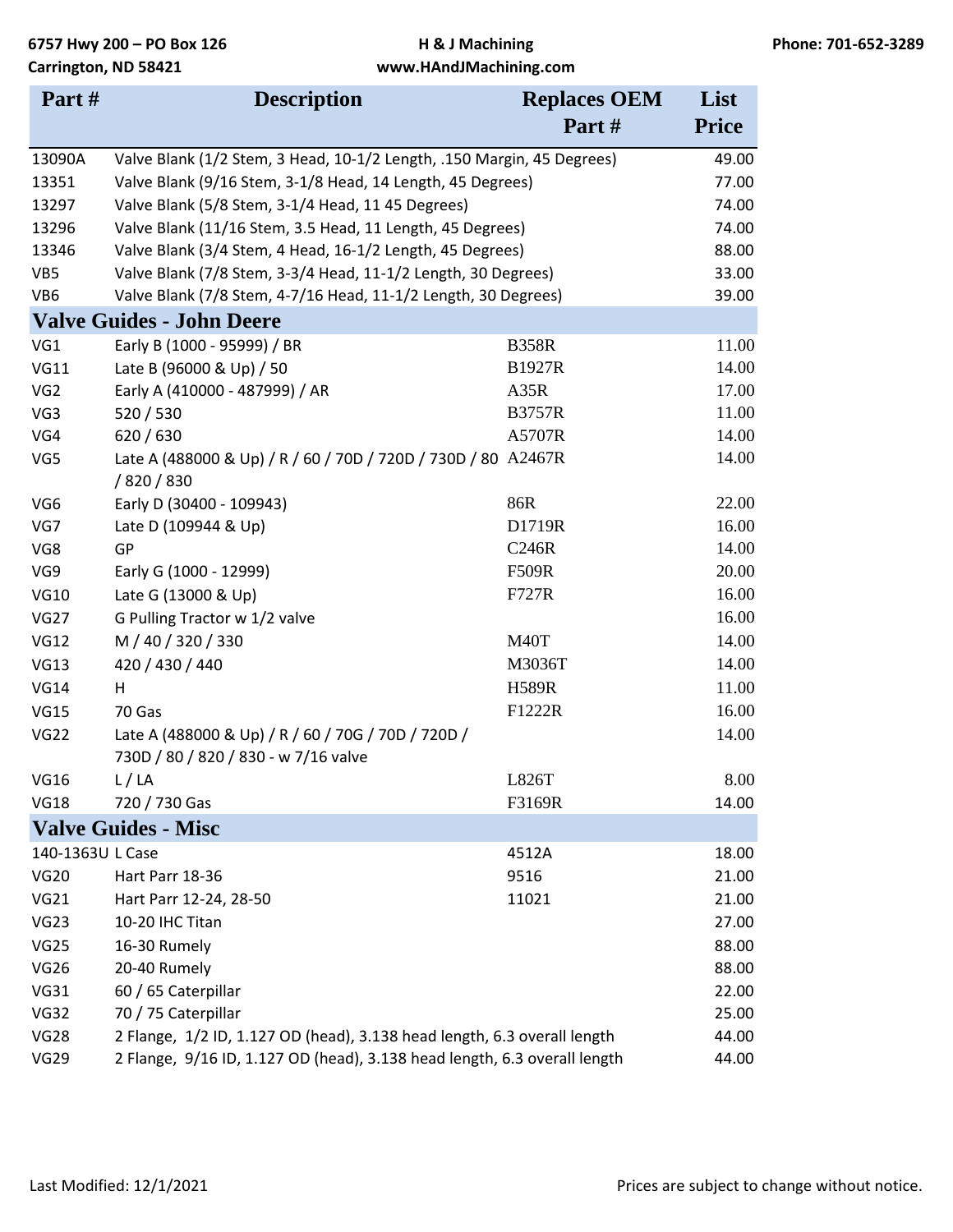| Part#           | <b>Description</b>                                                           | <b>Replaces OEM</b> | List         |
|-----------------|------------------------------------------------------------------------------|---------------------|--------------|
|                 |                                                                              | Part#               | <b>Price</b> |
|                 | Valve Springs - John Deere (10% stronger than OEM springs)                   |                     |              |
| VS1             | Early B (1000 - 95999) / BR                                                  | <b>B365R</b>        | 14.00        |
| VS3             | Late B (96000 & Up) / 50 Without Rotators                                    | <b>B1794R</b>       | 14.00        |
| VS <sub>2</sub> | A / AR / 60 Without Rotators                                                 | A356R               | 14.00        |
| VS4             | GP                                                                           | C2109R              | 14.00        |
| VS5             | G / 70 Gas Without Rotators                                                  | F53R                | 16.00        |
| VS6             | Early D (30400 - 109943)                                                     | 485R                | 14.00        |
| VS7             | Late D (109944 & Up)                                                         | D1724R              | 16.00        |
| VS8             | 520 / 530                                                                    | B3751R              | 14.00        |
| VS9             | A / 60 With Rotators / 620 / 630                                             | A4936R              | 14.00        |
| <b>VS10</b>     | 70 / 720 / 730 Diesel                                                        | F2143R              | 14.00        |
| <b>VS11</b>     | R / 80 / 820 / 830                                                           | R1338R              | 14.00        |
| <b>VS12</b>     | M / 40 / 320 / 330 / 420 / 430                                               | M102T               | 5.00         |
| <b>VS13</b>     | H                                                                            | <b>H117R</b>        | 14.00        |
| <b>VS14</b>     | 70 With Rotators / 720 / 730 Gas                                             | F1114R              | 14.00        |
| <b>VS15</b>     | L & LA                                                                       | L4593T              | 8.00         |
| <b>VS16</b>     | Late B (96000 & Up) / 50 With Rotators                                       | <b>B3331R</b>       | 14.00        |
|                 | <b>Valve Springs - Misc</b>                                                  |                     |              |
| <b>VS20</b>     | Hart Parr 18-36, 12-24 (20% stronger than OEM)                               | 9800                | 14.00        |
| <b>VS21</b>     | U Allis - Will fit other early Allis engines as well (25% stronger than OEM) |                     | 18.00        |
| <b>VS22</b>     | Rumely Oil Pull 12-20K, 16-30H, 15-25L, 20-30W                               |                     | 20.00        |
| <b>VS23</b>     | Rumely Oil Pull 20-40G                                                       |                     | 20.00        |
| <b>VS24</b>     | L / LA Case                                                                  | 04195A1             | 14.00        |
| <b>VS32</b>     | 20-40 Case                                                                   |                     | 16.00        |
| <b>VS33</b>     | 12-20 Cross Motor Case                                                       |                     | 16.00        |
| <b>VS35</b>     | 15-27 Cross Motor Case                                                       |                     | 14.00        |
| <b>VS28</b>     | 25-45 Cross Motor Case                                                       |                     | 14.00        |
| <b>VS25</b>     | 10-20 IHC Titan                                                              |                     | 14.00        |
| <b>VS26</b>     | 12-25, 25-50 Avery                                                           |                     | 14.00        |
| <b>VS27</b>     | 40-80 Avery                                                                  |                     | 18.00        |
| <b>VS30</b>     | 25 Fairbanks                                                                 |                     | 20.00        |
| <b>VS31</b>     | 25-50 Huber                                                                  |                     | 16.00        |
| <b>VS38</b>     | 30-60 Aultman Taylor                                                         |                     | 14.00        |
|                 | <b>Valve Spring Retainer - John Deere</b>                                    |                     |              |
| VR1             | Early A (410000 - 487999) / AR                                               | A245R               | 27.00        |
| VR <sub>2</sub> | GP                                                                           | C1604R              | 27.00        |
| VR <sub>3</sub> | Early B (1000 - 95999) / BR                                                  | <b>B366R</b>        | 14.00        |
| VR4             | G (1000 & Up)                                                                | <b>F54R</b>         | 17.00        |
| VR7             | Pulling Tractors 1.8 OD - 3/8 Valve Stem - Use Big Block Chevy Locks         |                     | 20.00        |
|                 | <b>Valve Spring Retainer - Misc</b>                                          |                     |              |
| VR5             | 10-20 IHC Titan                                                              |                     | 24.00        |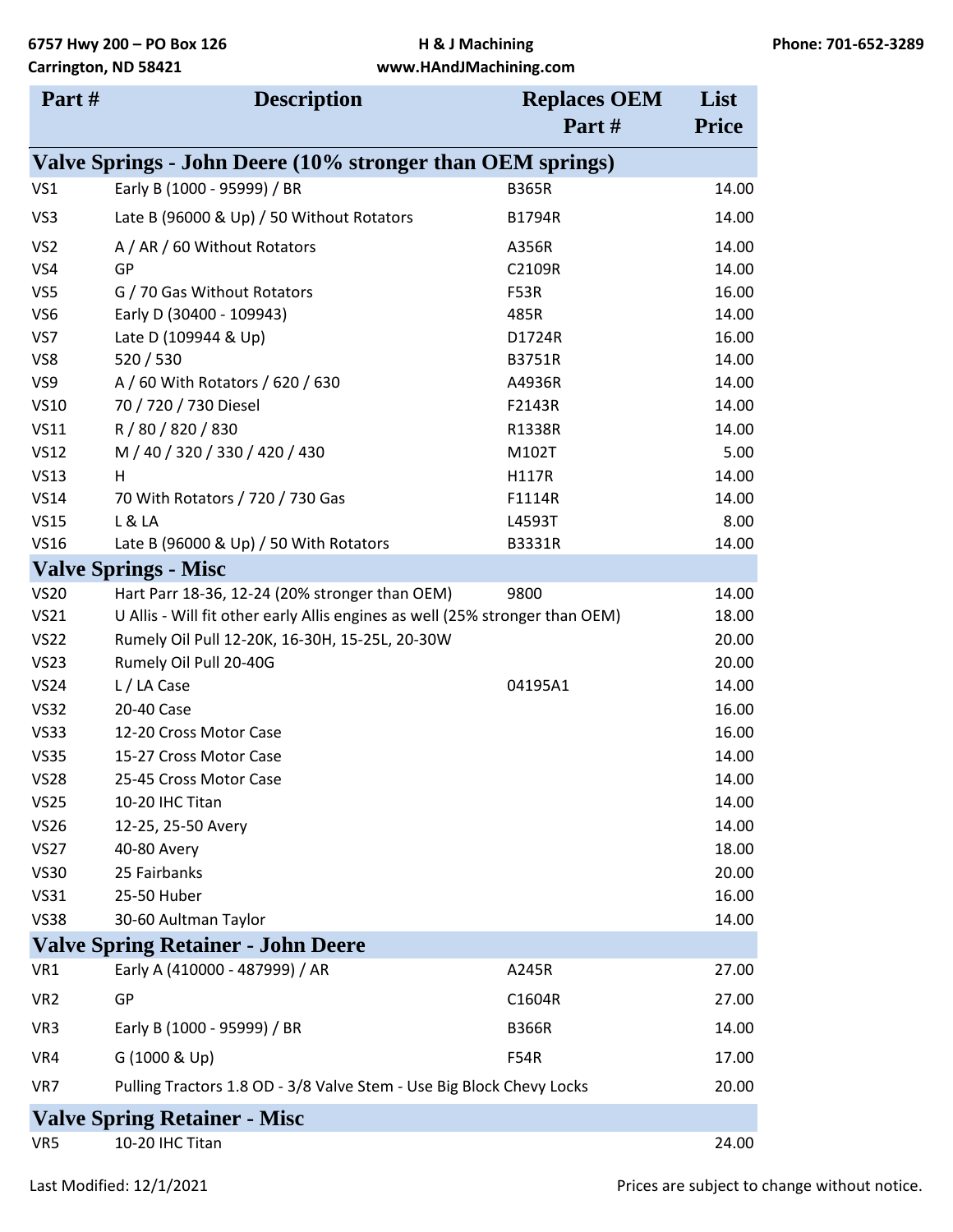| Part#<br><b>Price</b><br>Valve Spring Retainer Locks - John Deere (Sold by the pair)<br>Late A (488000 & Up / AR / 60 / 70 / 720 / 730 / R / 80 A2332R<br>16.00<br>RL1<br>/820/830<br>Early A (410000 - 487999) / AR<br>RL3<br>A130R<br>17.00<br>Early D (30400 - 109943)<br><b>D896R</b><br>27.00<br>RL4<br>RL <sub>6</sub><br>Late D (109944 & Up) / G (1000 & Up)<br>17.00<br>D1720R<br>RL5<br>GP<br>C1605R<br>17.00<br>RL7<br>Early B (1000 - 95999) / BR<br>1.00<br>RL8<br>Late B (96000 & Up) / 50<br>1.00<br><b>Valve Spring Retainer Locks - Misc</b><br>RL9<br>10-20 IHC Titan<br>18.00<br><b>Valve Seats Inserts - John Deere</b><br>VSI1<br>Early & Late B Intake (1-1/2 X 1-3/4 X 1/4)<br>6.50<br>Early & Late B Exhaust (1-3/8 X 1-5/8 X 7/32)<br>VSI <sub>2</sub><br>6.50<br>VSI3<br>Early A Intake (1-7/8 X 2-1/4 X 1/4)<br>12.00<br>VSI4<br>Early A Exhaust (1-5/8 X 2 X 1/4)<br>16.00<br>Late A Intake (1-15/16 X 2-1/4 X 1/4)<br><b>VSI16</b><br>12.50<br>Late A Exhaust (1-3/4 X 2-1/16 X 9/32)<br><b>VSI17</b><br>10.50<br>VSI5<br>Early & Late G Exhaust (2-1/8 X 2-1/2 X 9/32)<br>16.00<br>VSI6<br>GP Intake & Exhaust / Early & Late G Intake (2-3/16 X 2-11/16 X 9/32)<br>20.00<br>Early D Intake & Exhaust (2-5/16 X 2-11/16 X 9/32)<br>VSI7<br>22.00<br>VSI8<br>Late D Intake & Exhaust (2-1/4 X 2-3/4 X 9/32)<br>26.00<br>80 / 820 / 830 Intake (without injector sleeve) (2-1/4 X 2-11/16 X 1/4)<br>VSI9<br>24.00<br><b>VSI12</b><br>80 / 820 / 830 Intake (with injector sleeve) (2-1/4 X 2-11/16 X 7/32)<br>24.00<br>80 / 820 / 830 Exhaust (1-13/16 X 2-3/16 X 1/4)<br><b>VSI10</b><br>15.50<br>720 / 730 Diesel Intake (2-3/16 X 2-1/2 X 1/4)<br><b>VSI13</b><br>17.00<br><b>VSI14</b><br>R / 70 / 720 / 730 Diesel Exhaust (1-11/16 X 1-15/16 X 1/4)<br>15.00<br>R / 70 Diesel Intake (2-1/16 X 2-7/16 X 9/32)<br><b>VSI15</b><br>19.00<br><b>Valve Seats Inserts - Misc</b><br>18-36 Hart Parr Intake & Exhaust (2-5/16 X 2-11/16 X 9/32)<br>VSI7<br>22.00<br><b>VSI19</b><br>$2-1/2$ X 3 X 5/16<br>24.00<br>2-1/4 X 2-5/8 X 1/4<br>19.00<br><b>VSI20</b><br>VSI25<br>2-1/4 X 2-5/8 X 9/32<br>22.00<br>2-1/4 X 2-11/16 X 5/16<br>VSI <sub>27</sub><br>25.00<br><b>VSI21</b><br>2 X 2-3/8 X 9/32<br>13.20<br>2-5/16 X 2-3/4 X 9/32<br><b>VSI18</b><br>22.00<br>2-3/8 X 2-15/16 X 3/8<br>VSI <sub>26</sub><br>21.50<br>$2-3/8$ X 3 X 3/8<br>23.00<br>VSI <sub>24</sub><br>2-1/2 X 2-7/8 X 9/32<br>VSI <sub>28</sub><br>20.00<br>VSI <sub>22</sub><br>2-11/16 X 2-15/16 X 1/4<br>35.00<br>2-7/8 X 3-1/4 X 5/16<br>26.00<br>VSI <sub>29</sub> | Part#             | <b>Description</b>     | <b>Replaces OEM</b> | List  |
|-----------------------------------------------------------------------------------------------------------------------------------------------------------------------------------------------------------------------------------------------------------------------------------------------------------------------------------------------------------------------------------------------------------------------------------------------------------------------------------------------------------------------------------------------------------------------------------------------------------------------------------------------------------------------------------------------------------------------------------------------------------------------------------------------------------------------------------------------------------------------------------------------------------------------------------------------------------------------------------------------------------------------------------------------------------------------------------------------------------------------------------------------------------------------------------------------------------------------------------------------------------------------------------------------------------------------------------------------------------------------------------------------------------------------------------------------------------------------------------------------------------------------------------------------------------------------------------------------------------------------------------------------------------------------------------------------------------------------------------------------------------------------------------------------------------------------------------------------------------------------------------------------------------------------------------------------------------------------------------------------------------------------------------------------------------------------------------------------------------------------------------------------------------------------------------------------------------------------------------------------------------------------------------------------------------------------------------------------------------------------------------------------------------------------------------------------------------------------------------------------------------------------------------------------------------------------------|-------------------|------------------------|---------------------|-------|
|                                                                                                                                                                                                                                                                                                                                                                                                                                                                                                                                                                                                                                                                                                                                                                                                                                                                                                                                                                                                                                                                                                                                                                                                                                                                                                                                                                                                                                                                                                                                                                                                                                                                                                                                                                                                                                                                                                                                                                                                                                                                                                                                                                                                                                                                                                                                                                                                                                                                                                                                                                             |                   |                        |                     |       |
|                                                                                                                                                                                                                                                                                                                                                                                                                                                                                                                                                                                                                                                                                                                                                                                                                                                                                                                                                                                                                                                                                                                                                                                                                                                                                                                                                                                                                                                                                                                                                                                                                                                                                                                                                                                                                                                                                                                                                                                                                                                                                                                                                                                                                                                                                                                                                                                                                                                                                                                                                                             |                   |                        |                     |       |
|                                                                                                                                                                                                                                                                                                                                                                                                                                                                                                                                                                                                                                                                                                                                                                                                                                                                                                                                                                                                                                                                                                                                                                                                                                                                                                                                                                                                                                                                                                                                                                                                                                                                                                                                                                                                                                                                                                                                                                                                                                                                                                                                                                                                                                                                                                                                                                                                                                                                                                                                                                             |                   |                        |                     |       |
|                                                                                                                                                                                                                                                                                                                                                                                                                                                                                                                                                                                                                                                                                                                                                                                                                                                                                                                                                                                                                                                                                                                                                                                                                                                                                                                                                                                                                                                                                                                                                                                                                                                                                                                                                                                                                                                                                                                                                                                                                                                                                                                                                                                                                                                                                                                                                                                                                                                                                                                                                                             |                   |                        |                     |       |
|                                                                                                                                                                                                                                                                                                                                                                                                                                                                                                                                                                                                                                                                                                                                                                                                                                                                                                                                                                                                                                                                                                                                                                                                                                                                                                                                                                                                                                                                                                                                                                                                                                                                                                                                                                                                                                                                                                                                                                                                                                                                                                                                                                                                                                                                                                                                                                                                                                                                                                                                                                             |                   |                        |                     |       |
|                                                                                                                                                                                                                                                                                                                                                                                                                                                                                                                                                                                                                                                                                                                                                                                                                                                                                                                                                                                                                                                                                                                                                                                                                                                                                                                                                                                                                                                                                                                                                                                                                                                                                                                                                                                                                                                                                                                                                                                                                                                                                                                                                                                                                                                                                                                                                                                                                                                                                                                                                                             |                   |                        |                     |       |
|                                                                                                                                                                                                                                                                                                                                                                                                                                                                                                                                                                                                                                                                                                                                                                                                                                                                                                                                                                                                                                                                                                                                                                                                                                                                                                                                                                                                                                                                                                                                                                                                                                                                                                                                                                                                                                                                                                                                                                                                                                                                                                                                                                                                                                                                                                                                                                                                                                                                                                                                                                             |                   |                        |                     |       |
|                                                                                                                                                                                                                                                                                                                                                                                                                                                                                                                                                                                                                                                                                                                                                                                                                                                                                                                                                                                                                                                                                                                                                                                                                                                                                                                                                                                                                                                                                                                                                                                                                                                                                                                                                                                                                                                                                                                                                                                                                                                                                                                                                                                                                                                                                                                                                                                                                                                                                                                                                                             |                   |                        |                     |       |
|                                                                                                                                                                                                                                                                                                                                                                                                                                                                                                                                                                                                                                                                                                                                                                                                                                                                                                                                                                                                                                                                                                                                                                                                                                                                                                                                                                                                                                                                                                                                                                                                                                                                                                                                                                                                                                                                                                                                                                                                                                                                                                                                                                                                                                                                                                                                                                                                                                                                                                                                                                             |                   |                        |                     |       |
|                                                                                                                                                                                                                                                                                                                                                                                                                                                                                                                                                                                                                                                                                                                                                                                                                                                                                                                                                                                                                                                                                                                                                                                                                                                                                                                                                                                                                                                                                                                                                                                                                                                                                                                                                                                                                                                                                                                                                                                                                                                                                                                                                                                                                                                                                                                                                                                                                                                                                                                                                                             |                   |                        |                     |       |
|                                                                                                                                                                                                                                                                                                                                                                                                                                                                                                                                                                                                                                                                                                                                                                                                                                                                                                                                                                                                                                                                                                                                                                                                                                                                                                                                                                                                                                                                                                                                                                                                                                                                                                                                                                                                                                                                                                                                                                                                                                                                                                                                                                                                                                                                                                                                                                                                                                                                                                                                                                             |                   |                        |                     |       |
|                                                                                                                                                                                                                                                                                                                                                                                                                                                                                                                                                                                                                                                                                                                                                                                                                                                                                                                                                                                                                                                                                                                                                                                                                                                                                                                                                                                                                                                                                                                                                                                                                                                                                                                                                                                                                                                                                                                                                                                                                                                                                                                                                                                                                                                                                                                                                                                                                                                                                                                                                                             |                   |                        |                     |       |
|                                                                                                                                                                                                                                                                                                                                                                                                                                                                                                                                                                                                                                                                                                                                                                                                                                                                                                                                                                                                                                                                                                                                                                                                                                                                                                                                                                                                                                                                                                                                                                                                                                                                                                                                                                                                                                                                                                                                                                                                                                                                                                                                                                                                                                                                                                                                                                                                                                                                                                                                                                             |                   |                        |                     |       |
|                                                                                                                                                                                                                                                                                                                                                                                                                                                                                                                                                                                                                                                                                                                                                                                                                                                                                                                                                                                                                                                                                                                                                                                                                                                                                                                                                                                                                                                                                                                                                                                                                                                                                                                                                                                                                                                                                                                                                                                                                                                                                                                                                                                                                                                                                                                                                                                                                                                                                                                                                                             |                   |                        |                     |       |
|                                                                                                                                                                                                                                                                                                                                                                                                                                                                                                                                                                                                                                                                                                                                                                                                                                                                                                                                                                                                                                                                                                                                                                                                                                                                                                                                                                                                                                                                                                                                                                                                                                                                                                                                                                                                                                                                                                                                                                                                                                                                                                                                                                                                                                                                                                                                                                                                                                                                                                                                                                             |                   |                        |                     |       |
|                                                                                                                                                                                                                                                                                                                                                                                                                                                                                                                                                                                                                                                                                                                                                                                                                                                                                                                                                                                                                                                                                                                                                                                                                                                                                                                                                                                                                                                                                                                                                                                                                                                                                                                                                                                                                                                                                                                                                                                                                                                                                                                                                                                                                                                                                                                                                                                                                                                                                                                                                                             |                   |                        |                     |       |
|                                                                                                                                                                                                                                                                                                                                                                                                                                                                                                                                                                                                                                                                                                                                                                                                                                                                                                                                                                                                                                                                                                                                                                                                                                                                                                                                                                                                                                                                                                                                                                                                                                                                                                                                                                                                                                                                                                                                                                                                                                                                                                                                                                                                                                                                                                                                                                                                                                                                                                                                                                             |                   |                        |                     |       |
|                                                                                                                                                                                                                                                                                                                                                                                                                                                                                                                                                                                                                                                                                                                                                                                                                                                                                                                                                                                                                                                                                                                                                                                                                                                                                                                                                                                                                                                                                                                                                                                                                                                                                                                                                                                                                                                                                                                                                                                                                                                                                                                                                                                                                                                                                                                                                                                                                                                                                                                                                                             |                   |                        |                     |       |
|                                                                                                                                                                                                                                                                                                                                                                                                                                                                                                                                                                                                                                                                                                                                                                                                                                                                                                                                                                                                                                                                                                                                                                                                                                                                                                                                                                                                                                                                                                                                                                                                                                                                                                                                                                                                                                                                                                                                                                                                                                                                                                                                                                                                                                                                                                                                                                                                                                                                                                                                                                             |                   |                        |                     |       |
|                                                                                                                                                                                                                                                                                                                                                                                                                                                                                                                                                                                                                                                                                                                                                                                                                                                                                                                                                                                                                                                                                                                                                                                                                                                                                                                                                                                                                                                                                                                                                                                                                                                                                                                                                                                                                                                                                                                                                                                                                                                                                                                                                                                                                                                                                                                                                                                                                                                                                                                                                                             |                   |                        |                     |       |
|                                                                                                                                                                                                                                                                                                                                                                                                                                                                                                                                                                                                                                                                                                                                                                                                                                                                                                                                                                                                                                                                                                                                                                                                                                                                                                                                                                                                                                                                                                                                                                                                                                                                                                                                                                                                                                                                                                                                                                                                                                                                                                                                                                                                                                                                                                                                                                                                                                                                                                                                                                             |                   |                        |                     |       |
|                                                                                                                                                                                                                                                                                                                                                                                                                                                                                                                                                                                                                                                                                                                                                                                                                                                                                                                                                                                                                                                                                                                                                                                                                                                                                                                                                                                                                                                                                                                                                                                                                                                                                                                                                                                                                                                                                                                                                                                                                                                                                                                                                                                                                                                                                                                                                                                                                                                                                                                                                                             |                   |                        |                     |       |
|                                                                                                                                                                                                                                                                                                                                                                                                                                                                                                                                                                                                                                                                                                                                                                                                                                                                                                                                                                                                                                                                                                                                                                                                                                                                                                                                                                                                                                                                                                                                                                                                                                                                                                                                                                                                                                                                                                                                                                                                                                                                                                                                                                                                                                                                                                                                                                                                                                                                                                                                                                             |                   |                        |                     |       |
|                                                                                                                                                                                                                                                                                                                                                                                                                                                                                                                                                                                                                                                                                                                                                                                                                                                                                                                                                                                                                                                                                                                                                                                                                                                                                                                                                                                                                                                                                                                                                                                                                                                                                                                                                                                                                                                                                                                                                                                                                                                                                                                                                                                                                                                                                                                                                                                                                                                                                                                                                                             |                   |                        |                     |       |
|                                                                                                                                                                                                                                                                                                                                                                                                                                                                                                                                                                                                                                                                                                                                                                                                                                                                                                                                                                                                                                                                                                                                                                                                                                                                                                                                                                                                                                                                                                                                                                                                                                                                                                                                                                                                                                                                                                                                                                                                                                                                                                                                                                                                                                                                                                                                                                                                                                                                                                                                                                             |                   |                        |                     |       |
|                                                                                                                                                                                                                                                                                                                                                                                                                                                                                                                                                                                                                                                                                                                                                                                                                                                                                                                                                                                                                                                                                                                                                                                                                                                                                                                                                                                                                                                                                                                                                                                                                                                                                                                                                                                                                                                                                                                                                                                                                                                                                                                                                                                                                                                                                                                                                                                                                                                                                                                                                                             |                   |                        |                     |       |
|                                                                                                                                                                                                                                                                                                                                                                                                                                                                                                                                                                                                                                                                                                                                                                                                                                                                                                                                                                                                                                                                                                                                                                                                                                                                                                                                                                                                                                                                                                                                                                                                                                                                                                                                                                                                                                                                                                                                                                                                                                                                                                                                                                                                                                                                                                                                                                                                                                                                                                                                                                             |                   |                        |                     |       |
|                                                                                                                                                                                                                                                                                                                                                                                                                                                                                                                                                                                                                                                                                                                                                                                                                                                                                                                                                                                                                                                                                                                                                                                                                                                                                                                                                                                                                                                                                                                                                                                                                                                                                                                                                                                                                                                                                                                                                                                                                                                                                                                                                                                                                                                                                                                                                                                                                                                                                                                                                                             |                   |                        |                     |       |
|                                                                                                                                                                                                                                                                                                                                                                                                                                                                                                                                                                                                                                                                                                                                                                                                                                                                                                                                                                                                                                                                                                                                                                                                                                                                                                                                                                                                                                                                                                                                                                                                                                                                                                                                                                                                                                                                                                                                                                                                                                                                                                                                                                                                                                                                                                                                                                                                                                                                                                                                                                             |                   |                        |                     |       |
|                                                                                                                                                                                                                                                                                                                                                                                                                                                                                                                                                                                                                                                                                                                                                                                                                                                                                                                                                                                                                                                                                                                                                                                                                                                                                                                                                                                                                                                                                                                                                                                                                                                                                                                                                                                                                                                                                                                                                                                                                                                                                                                                                                                                                                                                                                                                                                                                                                                                                                                                                                             |                   |                        |                     |       |
|                                                                                                                                                                                                                                                                                                                                                                                                                                                                                                                                                                                                                                                                                                                                                                                                                                                                                                                                                                                                                                                                                                                                                                                                                                                                                                                                                                                                                                                                                                                                                                                                                                                                                                                                                                                                                                                                                                                                                                                                                                                                                                                                                                                                                                                                                                                                                                                                                                                                                                                                                                             |                   |                        |                     |       |
|                                                                                                                                                                                                                                                                                                                                                                                                                                                                                                                                                                                                                                                                                                                                                                                                                                                                                                                                                                                                                                                                                                                                                                                                                                                                                                                                                                                                                                                                                                                                                                                                                                                                                                                                                                                                                                                                                                                                                                                                                                                                                                                                                                                                                                                                                                                                                                                                                                                                                                                                                                             |                   |                        |                     |       |
|                                                                                                                                                                                                                                                                                                                                                                                                                                                                                                                                                                                                                                                                                                                                                                                                                                                                                                                                                                                                                                                                                                                                                                                                                                                                                                                                                                                                                                                                                                                                                                                                                                                                                                                                                                                                                                                                                                                                                                                                                                                                                                                                                                                                                                                                                                                                                                                                                                                                                                                                                                             |                   |                        |                     |       |
|                                                                                                                                                                                                                                                                                                                                                                                                                                                                                                                                                                                                                                                                                                                                                                                                                                                                                                                                                                                                                                                                                                                                                                                                                                                                                                                                                                                                                                                                                                                                                                                                                                                                                                                                                                                                                                                                                                                                                                                                                                                                                                                                                                                                                                                                                                                                                                                                                                                                                                                                                                             |                   |                        |                     |       |
|                                                                                                                                                                                                                                                                                                                                                                                                                                                                                                                                                                                                                                                                                                                                                                                                                                                                                                                                                                                                                                                                                                                                                                                                                                                                                                                                                                                                                                                                                                                                                                                                                                                                                                                                                                                                                                                                                                                                                                                                                                                                                                                                                                                                                                                                                                                                                                                                                                                                                                                                                                             |                   |                        |                     |       |
|                                                                                                                                                                                                                                                                                                                                                                                                                                                                                                                                                                                                                                                                                                                                                                                                                                                                                                                                                                                                                                                                                                                                                                                                                                                                                                                                                                                                                                                                                                                                                                                                                                                                                                                                                                                                                                                                                                                                                                                                                                                                                                                                                                                                                                                                                                                                                                                                                                                                                                                                                                             |                   |                        |                     |       |
|                                                                                                                                                                                                                                                                                                                                                                                                                                                                                                                                                                                                                                                                                                                                                                                                                                                                                                                                                                                                                                                                                                                                                                                                                                                                                                                                                                                                                                                                                                                                                                                                                                                                                                                                                                                                                                                                                                                                                                                                                                                                                                                                                                                                                                                                                                                                                                                                                                                                                                                                                                             |                   |                        |                     |       |
|                                                                                                                                                                                                                                                                                                                                                                                                                                                                                                                                                                                                                                                                                                                                                                                                                                                                                                                                                                                                                                                                                                                                                                                                                                                                                                                                                                                                                                                                                                                                                                                                                                                                                                                                                                                                                                                                                                                                                                                                                                                                                                                                                                                                                                                                                                                                                                                                                                                                                                                                                                             |                   |                        |                     |       |
|                                                                                                                                                                                                                                                                                                                                                                                                                                                                                                                                                                                                                                                                                                                                                                                                                                                                                                                                                                                                                                                                                                                                                                                                                                                                                                                                                                                                                                                                                                                                                                                                                                                                                                                                                                                                                                                                                                                                                                                                                                                                                                                                                                                                                                                                                                                                                                                                                                                                                                                                                                             |                   |                        |                     |       |
|                                                                                                                                                                                                                                                                                                                                                                                                                                                                                                                                                                                                                                                                                                                                                                                                                                                                                                                                                                                                                                                                                                                                                                                                                                                                                                                                                                                                                                                                                                                                                                                                                                                                                                                                                                                                                                                                                                                                                                                                                                                                                                                                                                                                                                                                                                                                                                                                                                                                                                                                                                             |                   |                        |                     |       |
|                                                                                                                                                                                                                                                                                                                                                                                                                                                                                                                                                                                                                                                                                                                                                                                                                                                                                                                                                                                                                                                                                                                                                                                                                                                                                                                                                                                                                                                                                                                                                                                                                                                                                                                                                                                                                                                                                                                                                                                                                                                                                                                                                                                                                                                                                                                                                                                                                                                                                                                                                                             | VSI <sub>23</sub> | 3-1/8 X 3-13/16 X 5/16 |                     | 36.00 |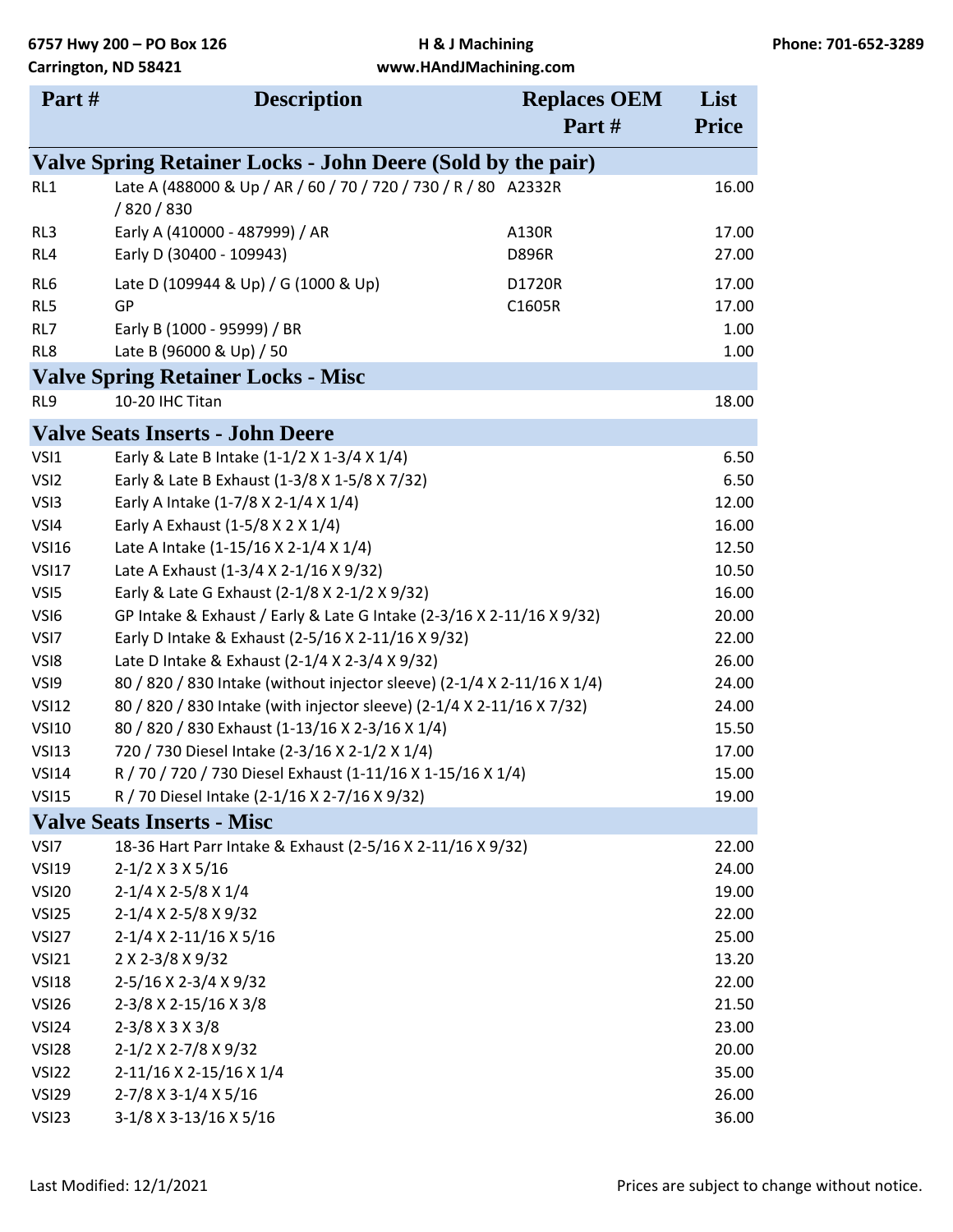| Part#           | <b>Description</b>                                                                                                          | <b>Replaces OEM</b> | List         |
|-----------------|-----------------------------------------------------------------------------------------------------------------------------|---------------------|--------------|
|                 |                                                                                                                             | Part#               | <b>Price</b> |
|                 | <b>Piston Ring Sets - John Deere</b>                                                                                        |                     |              |
| <b>PR14</b>     | H (3-9/16 X 1/8 Compression - 1/4 Oil) - 6 Compression, 2 Oil                                                               |                     | 77.00        |
| <b>PR11</b>     | Early B (4-1/4 X 3/16) - 6 Compression, 2 Oil                                                                               |                     | 85.00        |
| PR11-45         | Early B (4-1/4 X 3/16 + .045) - 6 Compression, 2 Oil                                                                        |                     | 85.00        |
| <b>PR12</b>     | B (4-1/2 X 3/16) - 6 Compression, 2 Oil                                                                                     |                     | 93.00        |
| PR12-45         | B (4-1/2 X 3/16 + .045) - 6 Compression, 2 Oil                                                                              |                     | 93.00        |
| <b>PR13</b>     | Late B (4-11/16 X 3/16 Compression - 5/16 Oil) - 8 Compression, 2 Oil                                                       |                     | 120.00       |
| PR13-45         | Late B (4-11/16 X 3/16 Compression - 5/16 Oil + .045) - 8 Compression, 2 Oil                                                |                     | 120.00       |
| PR13-90         | Late B (4-11/16 X 3/16 Compression - 5/16 Oil + .090) - 8 Compression, 2 Oil                                                |                     | 140.00       |
| <b>PR10</b>     | Late A (5-1/2 X 3/16 Compression - 5/16 Oil) - 8 Compression, 2 Oil                                                         |                     | 150.00       |
| PR10-45         | Late A (5-1/2 X 3/16 Compression - 5/16 Oil + .045) - 8 Compression, 2 Oil                                                  |                     | 165.00       |
| PR10-90         | Late A (5-1/2 X 3/16 Compression - 5/16 Oil + .090) - 8 Compression, 2 Oil                                                  |                     | 185.00       |
| PR7             | Early A (5-1/2 X 1/4) - 8 Compression, 2 Oil                                                                                |                     | 155.00       |
| PR7-45          | Early A (5-1/2 X 1/4 + .045) - 8 Compression, 2 Oil                                                                         |                     | 130.00       |
| PR <sub>6</sub> | R (5-3/4 X 1/8 Comp - 1/4 Oil) - 8 Compression, 2 Oil                                                                       |                     | 198.00       |
| PR6-45          | R (5-3/4 X 1/8 + .045 Comp - 1/4 Oil) - 8 Compression, 2 Oil                                                                |                     | 248.00       |
| PR <sub>3</sub> | GP (5 3/4 X 3/16) - 8 Compression, 2 Oil                                                                                    |                     | 150.00       |
| PR3-45          | GP (5 3/4 X 3/16 + .045) - 8 Compression, 2 Oil                                                                             |                     | 150.00       |
| PR3-60          | GP (5 3/4 X 3/16 + .060) - 8 Compression, 2 Oil                                                                             |                     | 150.00       |
| PR3-90          | GP (5 3/4 X 3/16 + .090) - 8 Compression, 2 Oil                                                                             |                     | 150.00       |
| PR <sub>1</sub> | GP (6 X 1/4) - 8 Compression, 2 Oil                                                                                         |                     | 165.00       |
| PR1-45          | GP (6 X 1/4 + .045) - 8 Compression, 2 Oil                                                                                  |                     | 198.00       |
| PR1-90          | GP (6 X 1/4 + .090) - 8 Compression, 2 Oil                                                                                  |                     | 198.00       |
| PR <sub>2</sub> | D (6-1/2 X 5/16) - 8 Compression, 2 Oil                                                                                     |                     | 192.00       |
| PR2-45          | D (6-1/2 X 5/16 + .045) - 8 Compression, 2 Oil                                                                              |                     | 192.00       |
| PR2-90          | D (6-1/2 X 5/16 + .090) - 8 Compression, 2 Oil                                                                              |                     | 192.00       |
| PR4             | D (6-3/4 X 1/4) - 8 Compression, 2 Oil                                                                                      |                     | 204.00       |
| PR4-45          | D (6-3/4 X 1/4 + .045) - 8 Compression, 2 Oil                                                                               |                     | 204.00       |
| PR4-90          | D (6-3/4 X 1/4 + .090) - 8 Compression, 2 Oil                                                                               |                     | 204.00       |
| PR <sub>5</sub> | G (6-1/8 X1/4) - 8 Compression, 2 Oil                                                                                       |                     | 198.00       |
| PR5-45          | G (6-1/8 X 1/4 + .045) - 8 Compression, 2 Oil                                                                               |                     | 198.00       |
| PR5-90          | G (6-1/8 X 1/4 + .090) - 8 Compression, 2 Oil                                                                               |                     | 198.00       |
| PR5-125         | G (6-1/8 X 1/4 + .125) - 8 Compression, 2 Oil                                                                               |                     | 198.00       |
| PR <sub>9</sub> | 70 / 720 / 80 / 820 Straight Top Ring (6-1/8 X 1/8 Comp - 1/4 Oil) - 8                                                      |                     | 242.00       |
|                 | Compression, 4 Oil                                                                                                          |                     |              |
| PR9-45          | 70 / 720 / 80 / 820 Straight Top Ring (6-1/8 X 1/8 Comp - 1/4 Oil + .045) - 8                                               |                     | 242.00       |
|                 | Compression, 4 Oil                                                                                                          |                     |              |
| PR9K            | 720 / 730 / 820 / 830 Keystone Top Ring (6-1/8 X 1/8 Comp - 5/32 keystone -                                                 |                     | 326.00       |
|                 | 1/4 Oil) - 6 Compression, 2 Keystone, 4 Oil                                                                                 |                     |              |
| <b>PR9K-45</b>  | 720-730-820-830 Keystone Top Ring (6-1/8 X 1/8 Comp - 5/32 keystone - 1/4 Oil<br>+ .045) - 6 Compression, 2 Keystone, 4 Oil |                     | 326.00       |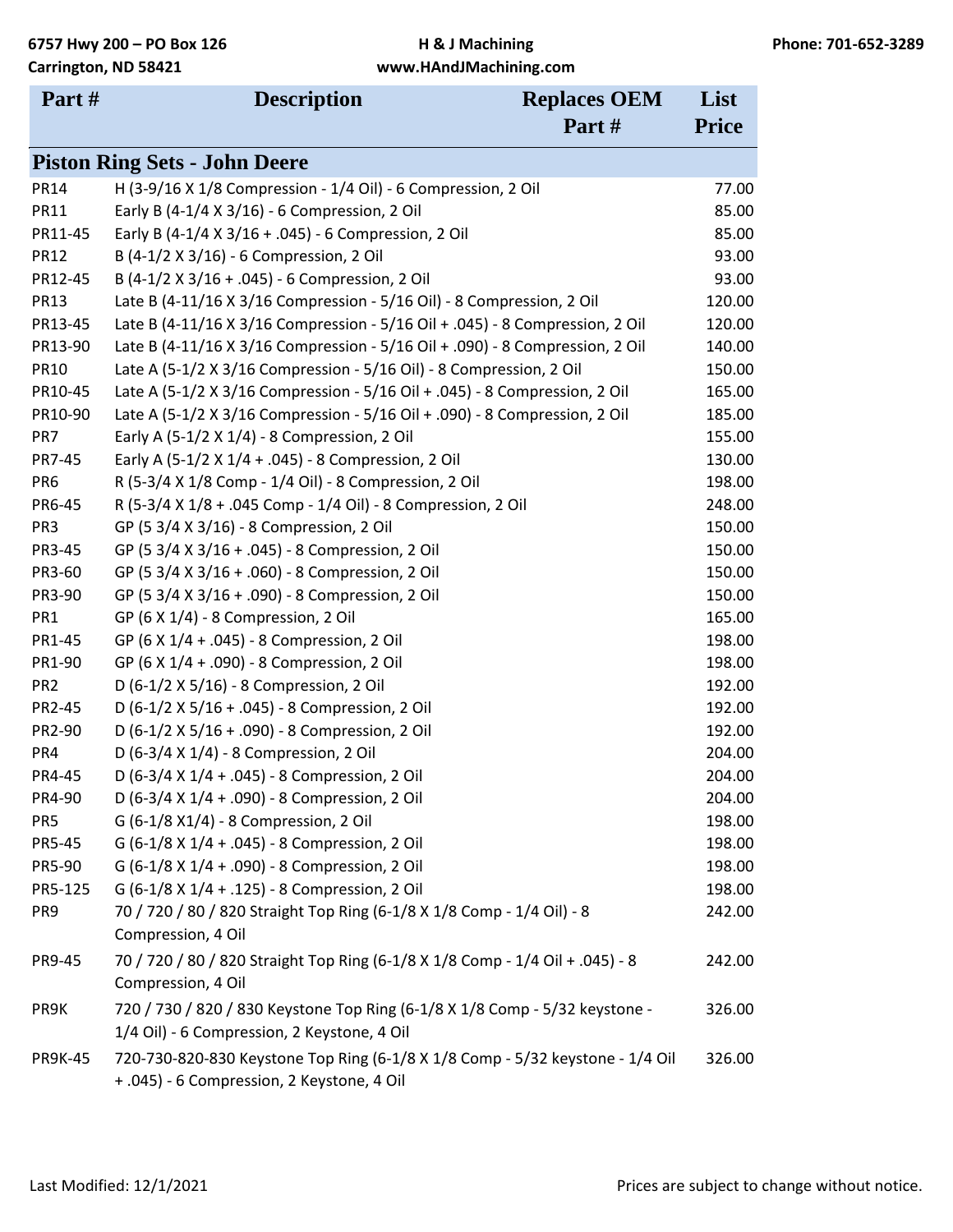| Part#                      | <b>Description</b>                                | <b>Replaces OEM</b> | List           |
|----------------------------|---------------------------------------------------|---------------------|----------------|
|                            |                                                   | Part#               | <b>Price</b>   |
|                            | <b>Piston Ring Groove Spacers</b>                 |                     |                |
| RGS4                       | $4 - 1/2$                                         |                     | 4.00           |
| RGS1                       | $5 - 1/2$                                         |                     | 8.00           |
| RGS5                       | $5 - 3/4$                                         |                     | 8.00           |
| RGS2                       | $6 - 1/2$                                         |                     | 10.00          |
| RGS3                       | $6 - 3/4$                                         |                     | 8.00           |
|                            | <b>Wrist Pins - John Deere</b>                    |                     |                |
| <b>WP29</b>                | B (1000-59999) (std)                              |                     | 35.00          |
| <b>WP18</b>                | B (1000-59999) (.010 oversize)                    |                     | 45.00          |
| <b>WP31</b>                | B (60000 - 95999) (std)                           |                     | 40.00          |
| <b>WP17</b>                | B (60000 - 95999) (.010 oversize)                 |                     | 40.00          |
| <b>WP27</b>                | B (960000 & 200999) (std)                         |                     | 40.00          |
| <b>WP16</b>                | B (960000 & 200999) (.010 oversize)               |                     | 35.00          |
| <b>WP30</b>                | B (201000 & up) / 50 (.010 oversize)              |                     | 45.00          |
| <b>WP10</b>                | Early D (.010 oversize)                           |                     | 58.00          |
| <b>WP21</b>                | Early D (.020 oversize)                           |                     | 58.00          |
| <b>WP32</b>                | Late D (std)                                      |                     | 58.00          |
| <b>WP11</b>                | Late D (.010 oversize)                            |                     | 58.00          |
| <b>WP22</b>                | Late D (.020 oversize)                            |                     | 58.00          |
| <b>WP12</b>                | Early GP w/1 tapered hole (.010 oversize)         |                     | 58.00          |
| <b>WP23</b>                | Early GP w/1 tapered hole (.020 oversize)         |                     | 58.00          |
| <b>WP13</b>                | Late GP w/1 tapered hole (.010 oversize)          |                     | 58.00          |
| <b>WP24</b>                | Late GP w/1 tapered hole (.020 oversize)          |                     | 58.00          |
| <b>WP40</b>                | G (std)                                           |                     | 58.00          |
| <b>WP25</b><br><b>WP28</b> | G (.010 oversize)                                 |                     | 58.00<br>48.00 |
| <b>WP26</b>                | Early A (.015 oversize)<br>Late A (.010 oversize) |                     | 58.00          |
| <b>WP34</b>                | $H(.010$ oversize)                                |                     | 40.00          |
| <b>WP41</b>                | 720 / 730 / 80 / 820 / 830 Diesel (std)           |                     | 80.00          |
|                            | <b>Wrist Pins - Misc</b>                          |                     |                |
| <b>WP14</b>                | 25-50 Avery (.010 oversize)                       |                     | 120.00         |
| <b>WP15</b>                | 40-80 Avery (std & .010 oversize)                 |                     | 125.00         |
| <b>WP33</b>                | 16-30 Rumely (stepped / .015 oversize)            |                     | 125.00         |
| <b>WP36</b>                | 16-30 Rumely (straight / .010 oversize)           |                     | 125.00         |
|                            | <b>Injector Tubes - John Deere</b>                |                     |                |
| IT1                        | R / 70D / 720D /80                                | AF3190R             | 225.00         |
|                            | O-ring                                            | R1225R              | 4.00           |
|                            | <b>Clutch Springs - John Deere</b>                |                     |                |
| CS <sub>1</sub>            | 80 / 820 / 830                                    | R1860R              | 5.00           |
|                            | <b>Pushrod Tubes - John Deere</b>                 |                     |                |
| PT <sub>1</sub>            | A (410000 - 487999)                               | A2052R              | 22.00          |
| PT <sub>2</sub>            | B (1000 - 95999)                                  | <b>B1290R</b>       | 22.00          |
| PT <sub>3</sub>            | B (96000 & Up)                                    | <b>B1800R</b>       | 22.00          |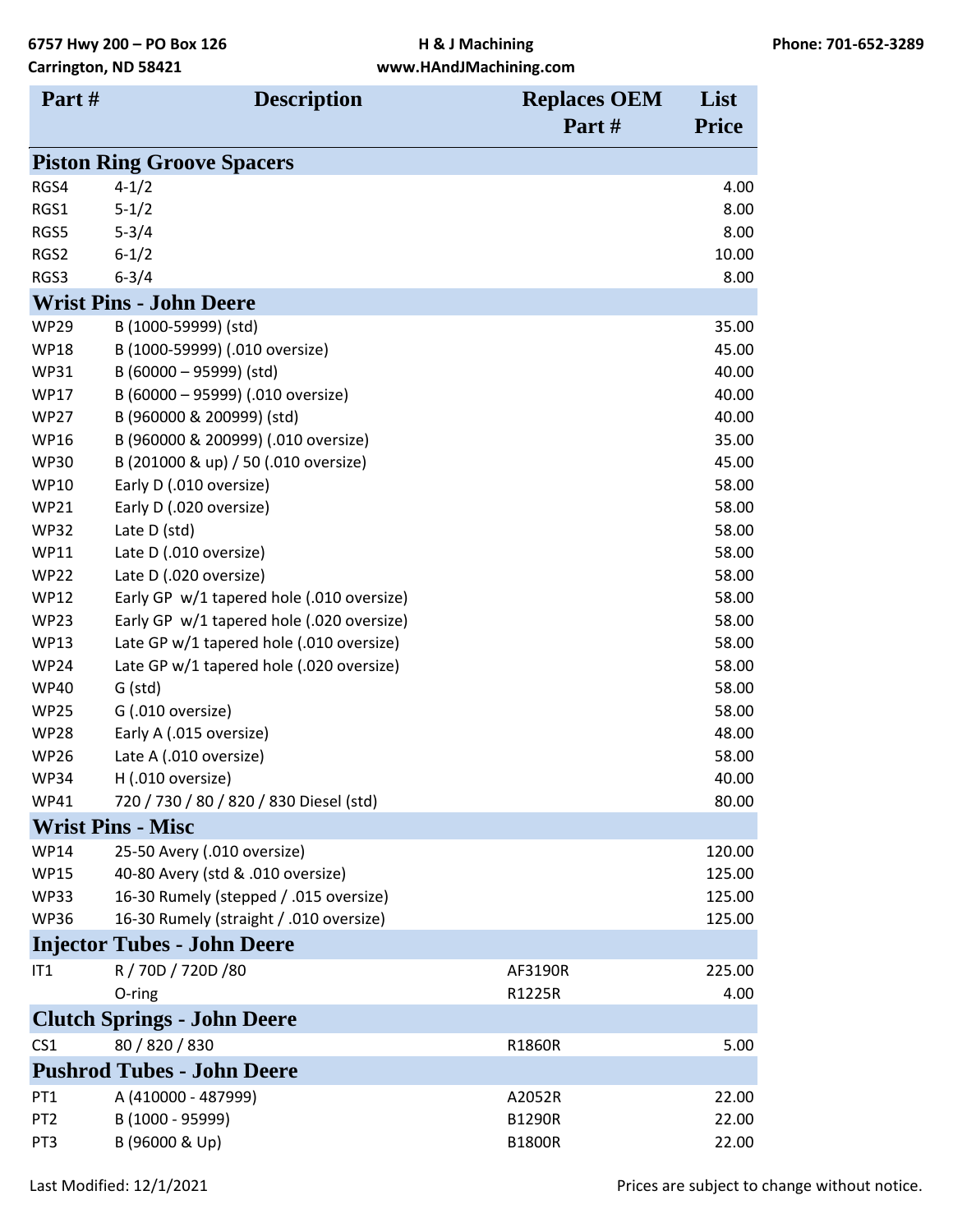| Part#           | <b>Description</b>                                        | <b>Replaces OEM</b> | List         |
|-----------------|-----------------------------------------------------------|---------------------|--------------|
|                 |                                                           | Part#               | <b>Price</b> |
|                 | <b>Exhaust Manifold &amp; Head Studs</b>                  |                     |              |
| ST <sub>5</sub> | Head Stud 3/4 x 7-7/16 (JD D, R, 820, 830)                |                     | 26.00        |
| ST15            | Manifold Stud 3/8-16 X 1-1/2                              |                     | 2.00         |
| ST17            | Manifold Stud 3/8-16 X 2                                  |                     | 3.00         |
| ST18            | Manifold Stud 3/8-16 X 2-1/2                              |                     | 3.00         |
| ST19            | Manifold Stud 3/8-16 X 3                                  |                     | 3.00         |
| ST <sub>7</sub> | Manifold Stud 7/16-14 X 2                                 |                     | 4.00         |
| ST <sub>3</sub> | Manifold Stud 7/16-14 X 3                                 |                     | 6.00         |
| ST <sub>9</sub> | Manifold Stud 7/16-14 X 3-1/2                             |                     | 5.00         |
| ST13            | Manifold Stud 7/16-14 X 4-3/8                             |                     | 12.00        |
| ST10            | Manifold Stud 7/16-14 X 4                                 |                     | 11.00        |
| ST <sub>1</sub> | Manifold Stud 7/16-14 X 4-3/4                             |                     | 16.00        |
| ST <sub>8</sub> | Manifold Stud 7/16-14 X 5-3/8                             |                     | 14.00        |
| ST14            | Manifold Stud 7/16-14 X 5-1/2                             |                     | 13.00        |
| ST <sub>2</sub> | Manifold Stud 7/16-14 X 5-3/4                             |                     | 16.00        |
| ST <sub>4</sub> | Manifold Stud 7/16-14 x 6-1/8                             |                     | 16.00        |
| ST <sub>6</sub> | Manifold Stud 1/2-13 X 1-3/4                              |                     | 5.00         |
| ST11            | Manifold Stud 1/2-13 x 2                                  |                     | 5.00         |
| ST20            | Manifold Stud 1/2-13 X 2-1/4                              |                     | 5.00         |
| ST16            | Manifold Stud 5/8-11 X 2-1/2                              |                     | 4.50         |
|                 | <b>Piston Sets - John Deere</b>                           |                     |              |
| <b>PK20</b>     | 70 / 720 / 730 Diesel - Pistons, Rings, Pins, Snap Rings, |                     | 650.00       |
|                 | Pin Bushings (.125 oversized)                             |                     |              |
| <b>PK21</b>     | 80 / 820 / 830 Diesel - Pistons, Rings, Pins, Snap Rings, |                     | 950.00       |
|                 | Pin Bushings (.125 oversized)                             |                     |              |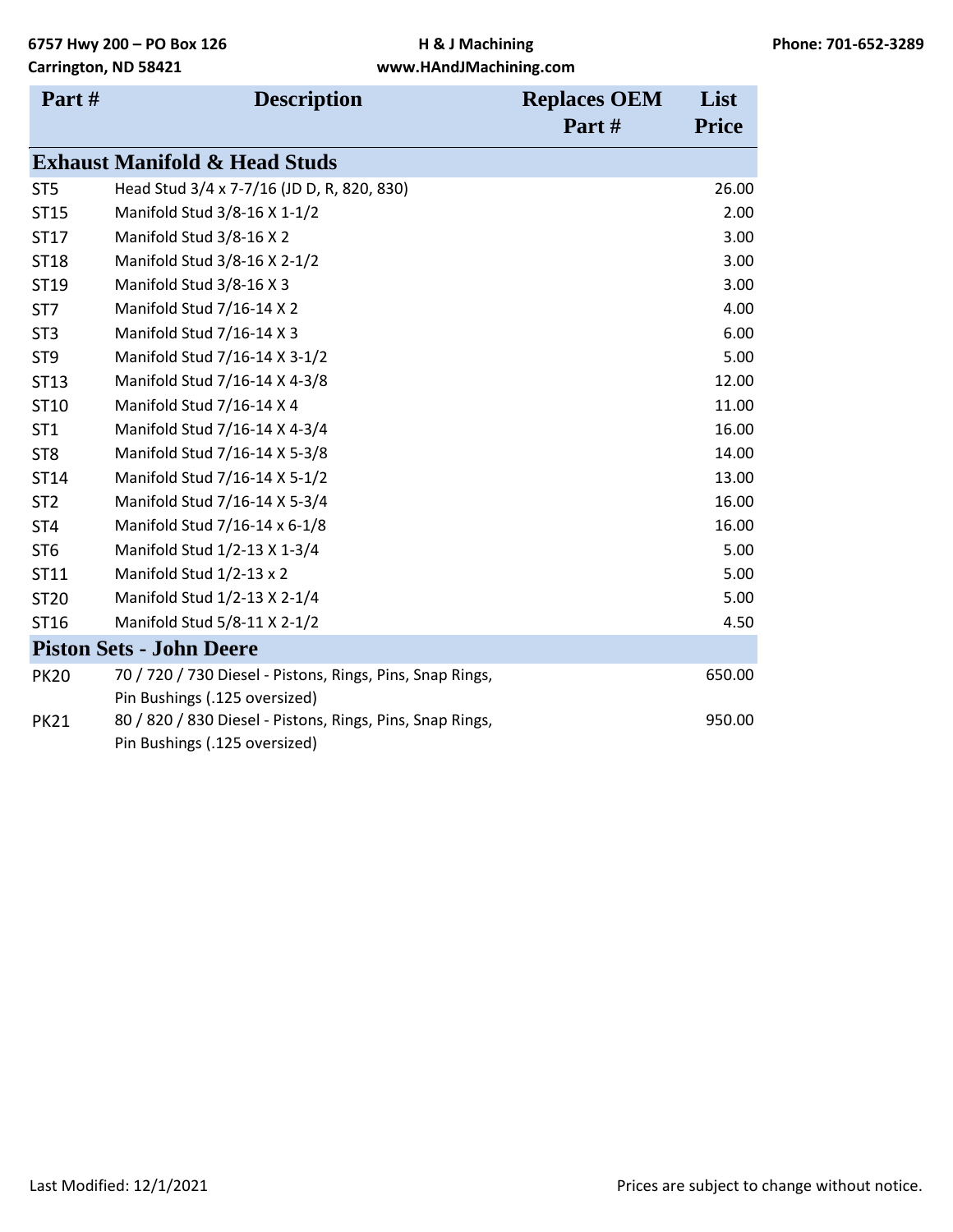| Part# | <b>Description</b>                                           | <b>Replaces OEM</b> | List         |
|-------|--------------------------------------------------------------|---------------------|--------------|
|       |                                                              | Part#               | <b>Price</b> |
|       | <b>Gasket Sets - John Deere</b>                              |                     |              |
| GS10  | D (30400 - 109943) Overhaul Set                              |                     | 187.00       |
| GS11  | D (109944 & Up) Overhaul Set                                 |                     | 187.00       |
| GS49  | D (109944 & Up) Manifold Gasket                              |                     | 32.00        |
| GS12  | A (410000 - 487999) & AR / AO (250000 - 259999) Head Set     |                     | 144.00       |
| GS25  | A (410000 - 487999) & AR / AO (250000 - 259999) Overhaul Set |                     | 169.00       |
| GS13  | A (488000 - 583999) & AR / AO (260000 - 271999) Head Set     |                     | 104.00       |
| GS39  | A (488000 - 583999) & AR / AO (260000 - 271999) Overhaul Set |                     | 229.50       |
| GS53  | A (584000 & up) & AR/AO (272000-281999) Head Set             |                     | 109.00       |
| GS21  | A (584000 & up) & AR/AO (272000-281999) Overhaul Set         |                     | 216.00       |
| GS14  | B (1000 - 59999) & BR / BO (325000 - 328999) Head Set        |                     | 125.00       |
| GS23  | B (1000 - 59999) & BR / BO (325000 - 328999) Overhaul Set    |                     | 238.00       |
| GS48  | B (60000 - 95999) & BR / BO (329000 & Up) Head Set           |                     | 153.00       |
| GS16  | B (60000 - 95999) & BR / BO (329000 & Up) Overhaul Set       |                     | 198.00       |
| GS15  | B (96000 & 200999) Head Set                                  |                     | 85.00        |
| GS24  | B (201000 & Up) Head Set                                     |                     | 92.00        |
| GS22  | B (201000 & Up) Overhaul Set                                 |                     | 85.00        |
| GS17  | G (1000 - 7099) Overhaul Set                                 |                     | 165.00       |
| GS18  | G (7100 & Up) Overhaul Set                                   |                     | 165.00       |
| GS43  | Early GP Manifold Gasket                                     |                     | 42.50        |
| GS44  | Early GP Head Gasket                                         |                     | 131.12       |
| GS19  | H Overhaul Set                                               |                     | 127.00       |
| GS45  | R Head Set                                                   |                     | 282.73       |
| GS46  | R Block to Crank Case Gasket                                 |                     | 70.00        |
| GS38  | 50 Head Set                                                  |                     | 122.00       |
| GS36  | 50 Overhaul Set                                              |                     | 214.00       |
| GS47  | 520 / 530 Head Set                                           |                     | 137.00       |
| GS33  | 60 Head Set                                                  |                     | 145.00       |
| GS31  | 60 Overhaul Set                                              |                     | 280.00       |
| GS20  | 620 / 630 Head Set                                           |                     | 150.00       |
| GS40  | 620 / 630 Overhaul Set                                       |                     | 291.00       |
| GS41  | 70 Gas Head Set                                              |                     | 183.00       |
| GS37  | 70 Gas Overhaul Set                                          |                     | 290.00       |
| GS29  | 720 Gas Head Set                                             |                     | 220.00       |
| GS28  | 720 Gas Overhaul Set                                         |                     | 305.00       |
| GS34  | 70 / 720 / 730 Diesel Head Set                               |                     | 153.00       |
| GS35  | 720 / 730 Diesel Overhaul Set                                |                     | 298.00       |
| GS32  | 80 / 820 / 830 Head Set                                      |                     | 195.00       |
| GS30  | 80 / 820 / 830 Overhaul Set                                  |                     | 360.00       |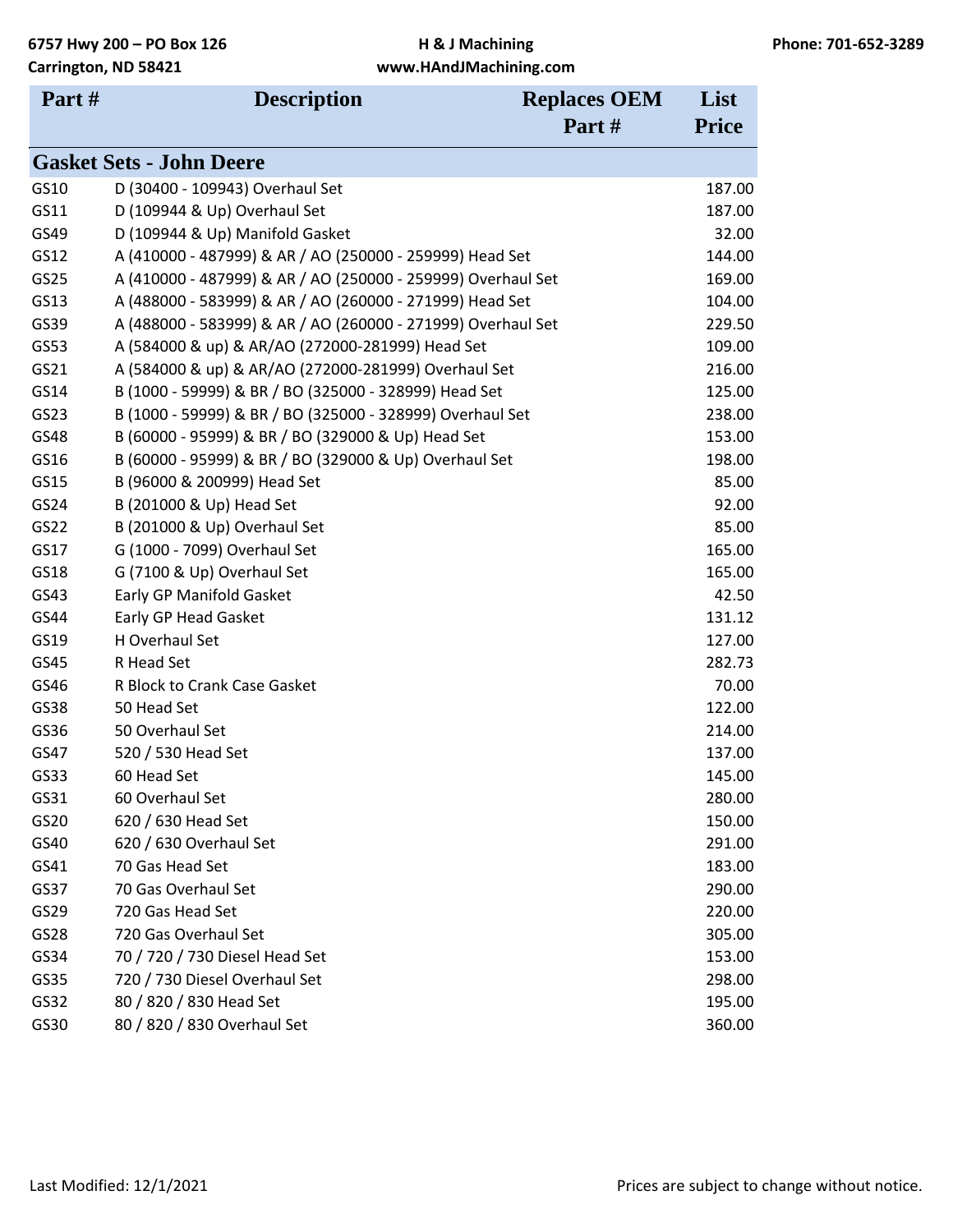| Part#       | <b>Description</b>                                                             | <b>Replaces OEM</b> | List         |
|-------------|--------------------------------------------------------------------------------|---------------------|--------------|
|             |                                                                                | Part#               | <b>Price</b> |
|             | <b>John Deere 4 Cylinder Starting Engine Parts</b>                             |                     |              |
| SE10        | Engine Overhaul Kit with Sleeves (Sleeves, Pistons,                            |                     | 1,692.00     |
|             | Rings, Wrist Pins, Wrist Pin Clips, Rods, Main Bearings,<br>Gaskets and Seals) |                     |              |
| <b>SE12</b> | Valve Trains Kit (Intake & Exhaust Valves, Valve Springs<br>& Valve Guides     |                     | 234.00       |
| <b>SE13</b> | Set of 4 Pistons with Rings, Wrist Pins & Wrist Pin Clips<br>(std)             |                     | 660.00       |
| <b>SE14</b> | Std Main Bearings for 1-1/8 Crankshaft                                         |                     | 50.00        |
| SE14-1      | .010 Main Bearings for 1-1/8 Crankshaft                                        |                     | 50.00        |
| SE14-2      | .020 Main Bearings for 1-1/8 Crankshaft                                        |                     | 50.00        |
| SE14-3      | .030 Main Bearings for 1-1/8 Crankshaft                                        |                     | 50.00        |
| <b>SE21</b> | Std Main Bearings for 1-1/2 Crankshaft                                         |                     | 50.00        |
| SE21-1      | .010 Main Bearings for 1-1/2 Crankshaft                                        |                     | 50.00        |
| SE21-2      | .020 Main Bearings for 1-1/2 Crankshaft                                        |                     | 50.00        |
| SE21-3      | .030 Main Bearings for 1-1/2 Crankshaft                                        |                     | 50.00        |
| <b>SE20</b> | Wrist Pin                                                                      | F1811R              | 33.00        |
| <b>SE22</b> | <b>Standard Ring Set</b>                                                       | AF1994R             | 76.00        |
| <b>SE23</b> | <b>Standard Sleeve</b>                                                         | F1869R              | 93.00        |
| <b>SE52</b> | Sleeve O-ring                                                                  |                     | 5.00         |
| <b>SE24</b> | Connecting Rod (std)                                                           |                     | 110.00       |
| SE24-1      | Connecting Rod (.010 undersize)                                                |                     | 110.00       |
| SE24-2      | Connecting Rod (.020 undersize)                                                |                     | 110.00       |
| <b>SE82</b> | Connecting rod lock plate                                                      | F1808R              | 5.00         |
| <b>SE27</b> | <b>Intake Valve</b>                                                            | F1848R              | 15.00        |
| <b>SE28</b> | Exhaust Valve (stainless steel)                                                | F3217R              | 18.00        |
| <b>VG17</b> | Valve Guide                                                                    | F3531R              | 8.00         |
| <b>SE29</b> | <b>Valve Spring</b>                                                            | F20129R             | 8.00         |
| <b>SE30</b> | Valve Spring Retainer Locks (pair)                                             | F1851R              | 9.00         |
| <b>SE44</b> | Thrust Washer 1-1/8 Mains                                                      | F1843R              | 20.00        |
| SE61        | Thrust Washer for 1-1/2 Mains                                                  |                     | 32.07        |
| <b>SE49</b> | Front / Rear Crankshaft Seal for 1-1/8 Mains                                   |                     | 8.04         |
| <b>SE50</b> | Crankshaft Rear Seal for 1-1/2 Mains                                           |                     | 10.03        |
| <b>SE33</b> | <b>Water Pump Shaft</b>                                                        |                     | 22.00        |
| <b>SE34</b> | Water Pump to Cylinder Tube                                                    | F1967R              | 10.00        |
| <b>SE45</b> | <b>Water Pump Packing</b>                                                      |                     | 13.45        |
| <b>SE46</b> | Water Pump Seal                                                                |                     | 9.49         |
| <b>SE35</b> | Water Pump Shim Gasket                                                         | F1965R              | 3.50         |
| <b>SE36</b> | Oil Pump Shim Gasket (.006 Thick)                                              | F1865R              | 3.50         |
| <b>SE38</b> | <b>Timing Cover Gasket</b>                                                     | F1787R              | 12.50        |
| <b>SE39</b> | Wico Distributor                                                               | AR12370R            | 302.00       |
| <b>SE62</b> | Distributer Spark Plug Wire Grommet                                            |                     | 1.38         |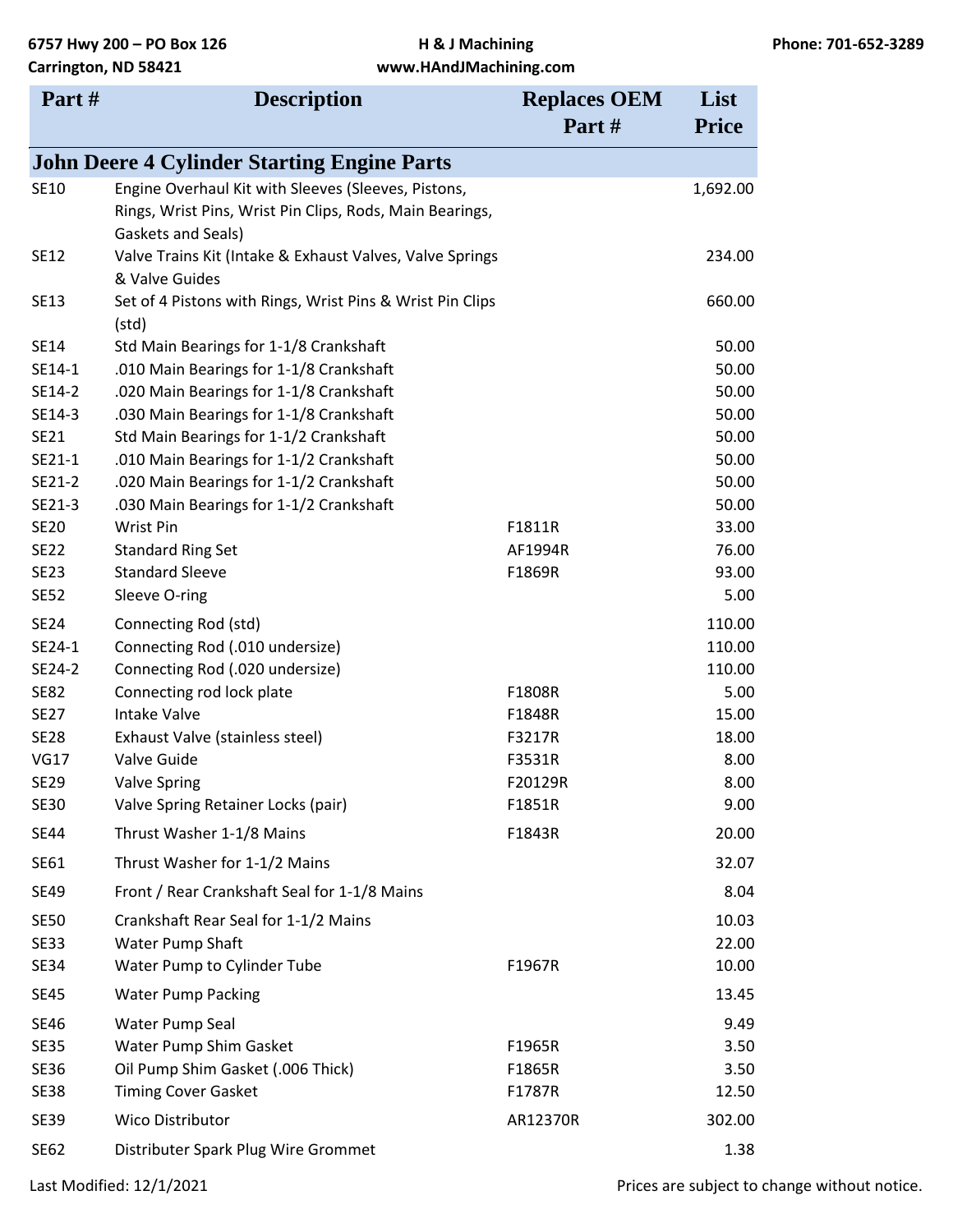| Part#                 | <b>Description</b>                                                          | <b>Replaces OEM</b> | List           |
|-----------------------|-----------------------------------------------------------------------------|---------------------|----------------|
|                       |                                                                             | Part#               | <b>Price</b>   |
| <b>SE63</b>           | Distributer Cover Gasket                                                    |                     | 3.24           |
| <b>SE40</b>           | Coil                                                                        | X9295               | 69.00          |
| <b>SE69</b>           | Coil Core                                                                   |                     | 13.46          |
| SE41                  | Points                                                                      | X9021               | 18.00          |
| <b>SE42</b>           | Condensor                                                                   | X9263               | 12.00          |
| <b>SE64</b>           | Spark Plug Wire Set                                                         |                     | 28.00          |
|                       | <b>Reground Crankshaft</b>                                                  |                     | 225.00         |
| <b>SE43</b>           | Carburator Kit                                                              |                     | 39.00          |
| <b>SE87</b>           | <b>Carburator Float</b>                                                     |                     | 36.81          |
| <b>SE51</b>           | 70D / 730D Gasket Set                                                       |                     | 224.00         |
| <b>SE66</b>           | Rocker Arm Shaft seal                                                       |                     | 2.02           |
| <b>SE67</b>           | <b>Head Gasket</b>                                                          |                     | 27.53          |
| <b>SE68</b>           | <b>Intake Gasket</b>                                                        |                     | 15.86          |
| <b>SE73</b>           | Valve Cover Gasket                                                          |                     | 14.67          |
| <b>SE60</b>           | Clutch Disc Return Spring                                                   |                     | 4.00           |
| <b>SE74</b>           | <b>Flywheel Ring Gear</b>                                                   |                     | 88.95          |
|                       | <b>John Deere R Starting Engine Parts</b>                                   |                     |                |
| <b>SE21</b>           | <b>Main Bearing</b>                                                         |                     | 50.00          |
| SE21-2                | Main Bearing (.020 undersize)                                               |                     | 50.00          |
| <b>SE75</b>           | Rod Bearing (std)                                                           |                     | 62.00<br>62.00 |
| <b>SE47</b><br>SE48-2 | Rod Bearing (.020 undersize)<br>Set of 2 Pistons with Rings (.020 oversize) |                     | 180.00         |
| <b>SE57</b>           | <b>Intake Valve</b>                                                         | <b>R785R</b>        | 15.00          |
|                       | <b>Exhaust Valve</b>                                                        | <b>R786R</b>        | 20.00          |
| <b>VG19</b>           | Valve Guide                                                                 | R691R               | 7.00           |
| <b>SE70</b>           | <b>Valve Spring</b>                                                         |                     | 7.00           |
| <b>SE54</b>           | Gasket Set                                                                  |                     | 201.15         |
| SE71                  | <b>Head Gasket</b>                                                          |                     | 27.53          |
| <b>SE72</b>           | <b>Head Bolt Lead Washer</b>                                                |                     | 0.95           |
| R790                  | <b>Engine Mounting Gasket</b>                                               |                     | 18.00          |
| R624                  | Main Bearing Shim Gasket (pair)                                             |                     | 18.00          |
| <b>SE55</b>           | <b>Std Ring Set</b>                                                         |                     | 38.00          |
| SE61                  | <b>Thrust Washer</b>                                                        |                     | 32.07          |
| <b>SE65</b>           | Rear Crank Seal                                                             |                     | 23.74          |
| <b>SE74</b>           | <b>Flywheel Ring Gear</b>                                                   |                     | 88.95          |
|                       | <b>Labor on 4 Cylinder Starting Engines</b>                                 |                     |                |
|                       | <b>Grind Crankshaft</b>                                                     |                     | 110.00         |